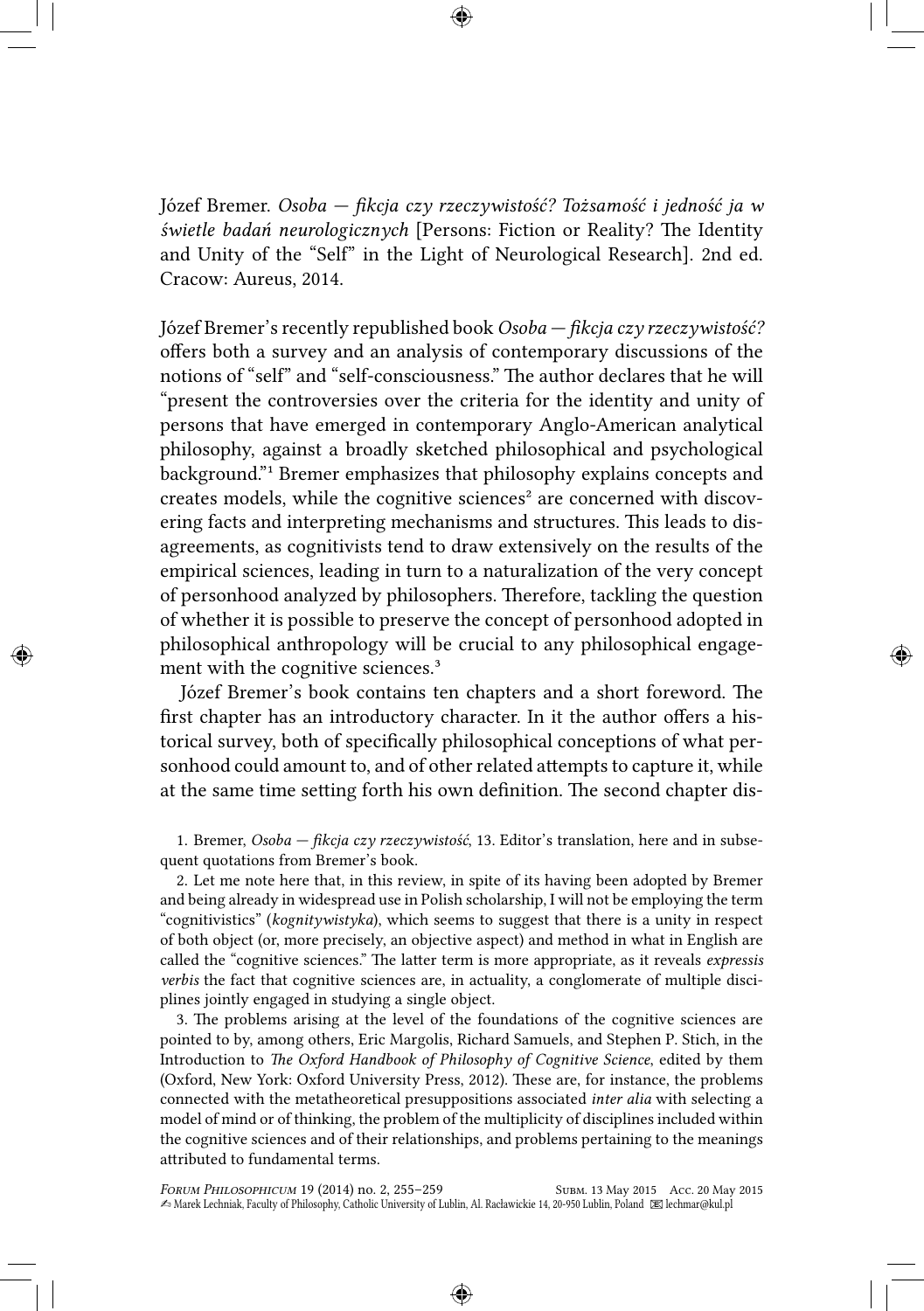cusses the stance of Peter Strawson, according to which there is a necessary connection between mental and bodily states. The final part of the chapter is of pivotal importance for Bremer's subsequent analyses, as he spells out there the fundamental presuppositions of the philosophical concepts of "self" and "person" he himself espouses. The main presupposition consists in accepting that "speaking adequately about a self-conscious individual, endowed with unity and identity, and referred to as a 'person,' requires taking into account the necessary correlation of those properties with their bodily-neuronal substrate" (76). This presupposition is meant to enable a combining together of explanations of personhood couched in scientific and in common-sense terms. Bremer supplements this with some epistemological presuppositions, the most important of which consists in the embracing of the assumption that persons are self-conscious, both in respect of their selves as such, and of their own actions, and that they are endowed with a capacity for perceiving their environments and their own bodies.It should be remarked here that, strictly speaking, these are ontological presuppositions about the natural cognitive capacities of persons, and not epistemological presuppositions internal to the cognitivist theory itself. Besides, Bremer discusses some "ontological presuppositions," including the one that persons and selves are of necessity linked with their bodies.

Together, these presuppositions make it possible for a broadly classical conception of "person" and "self" to be proposed. Chapters 3 and 4 then set out on a path aimed at crystallizing such a conception through historical enquiry. They discuss, respectively, two fundamental philosophical conceptions of the self: namely, the sort of "ego-theories" (to employ the term appearing in the author's own English summary) that appear in Aristotle, in Descartes, and in the form of some contemporary variants, as well as the anti-subjectivistic conception, according to which a "bundle of perceptions" is held to be itself constitutive of our consciousness, as was proposed by Hume and is advocated by Derek Parfit. Bremer then places Kant's conception between these, devoting Chapter 5 of his book, "Konstruowana jedność Ja – I. Kant" ["Kant: The Constructed Unity of the Ego"] to the latter. According to Bremer, the theoretical pictures put forward by Kant on the one hand, and by scientific realism on the other, are close to one another, as they furnish clear criteria for what can be known, and establish the impossibility of going beyond those foundations, even if they differ in that the material aspect of the person, apprehended through a scientific approach, is what counts as important for scientific realists, while what count as fundamental for Kant are "the *a priori* categories of what can be thought that establish the framework for every kind of scientific theory" (251).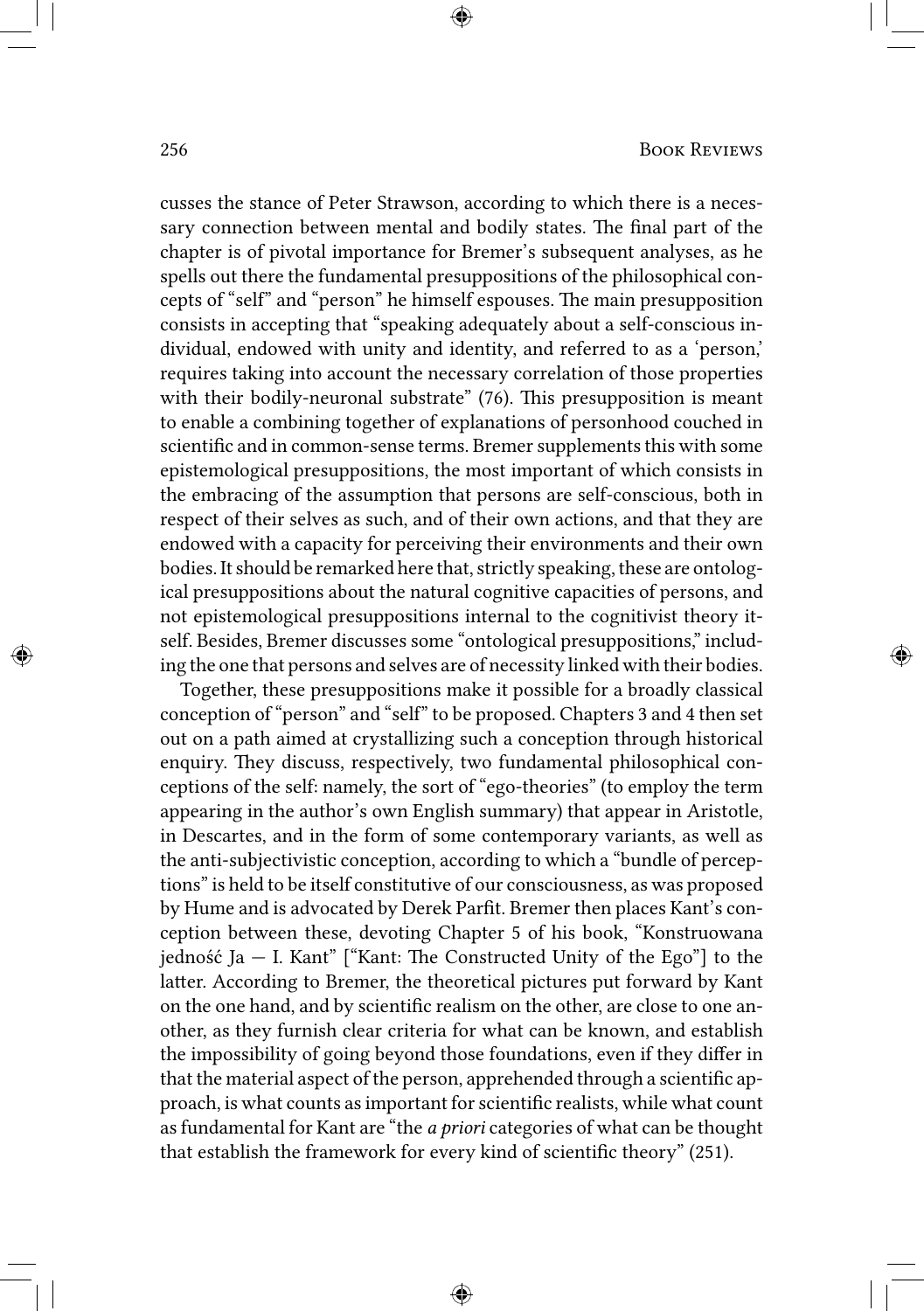Chapter 6 explores the linguistic usage of the pronoun "I," with the aim of bringing us to a consideration of the conceptions of personhood that emerged in the wake of the so-called "linguistic turn" in analytical philosophy. The discussion here is very much influenced by the opinions of Wittgenstein. At this juncture Bremer offers readers an analysis of the pronoun "I," conducting this at a strictly linguistic level and attending to its occasion-specific and deictic functions, with the focus on its colloquial *usus*. Then he undertakes an analysis of the semantic correlate of the vocable "I," where this includes analyzing arguments against the existence of the self qua substance such as were proposed by G. E. M. Anscombe, who pointed out that if "I" were a name referring to an object, it would have to denote a kind of Cartesian non-bodily and non-spatial subject, whereas the contents of consciousness need not in fact refer to any enduring object. In line with Anscombe's argument, one might say that it is not the sheer fact of referring that should be doubted, but the very reality to which "I" purportedly refers.

In Chapter 7, the author examines a few contemporary theories of the self: the conception of Thomas Nagel, according to which the self is "the foundation of psychological continuity" (305), Daniel Dennett's conception of the self as narrator, and Thomas Metzinger's naturalistic conception of the self, as well as the modular conception of brain and self of Jerry Fodor. According to Bremer, Nagel's conception aims to uncover a connection between an objective (i.e., in this instance, supposedly physicalist) and a subjective (Cartesian, to be precise) point of view, through an enlarged conception of mental reality. According to Bremer, this attempt does not lead to any consistent proposal being formulated. In turn, the approach of Dennett appears to have an eliminativistic character, as it abandons speaking about the self in first-person terms and turns the self into a kind of useful fiction that creates the center of our autobiography. However, according to Bremer, "it is necessary to adopt the first-person perspective in order to speak adequately about persons, whether in ontological or in epistemological terms. Any analogies, along the lines of that typically drawn between persons and machines, that eliminate from their field of comparison the richness of persons' experiences, their felt sense of freedom and spontaneity in respect of their decision-making, or their apprehension of their own selfhood, turn out to be wide of the mark" (360). Bremer, accordingly, challenges Dennett to explain persons' consciousness and the common-sense concepts of identity and unity. These are the questions Bremer attempts to answer himself in Chapters 8 and 9, and that are central to his own considerations.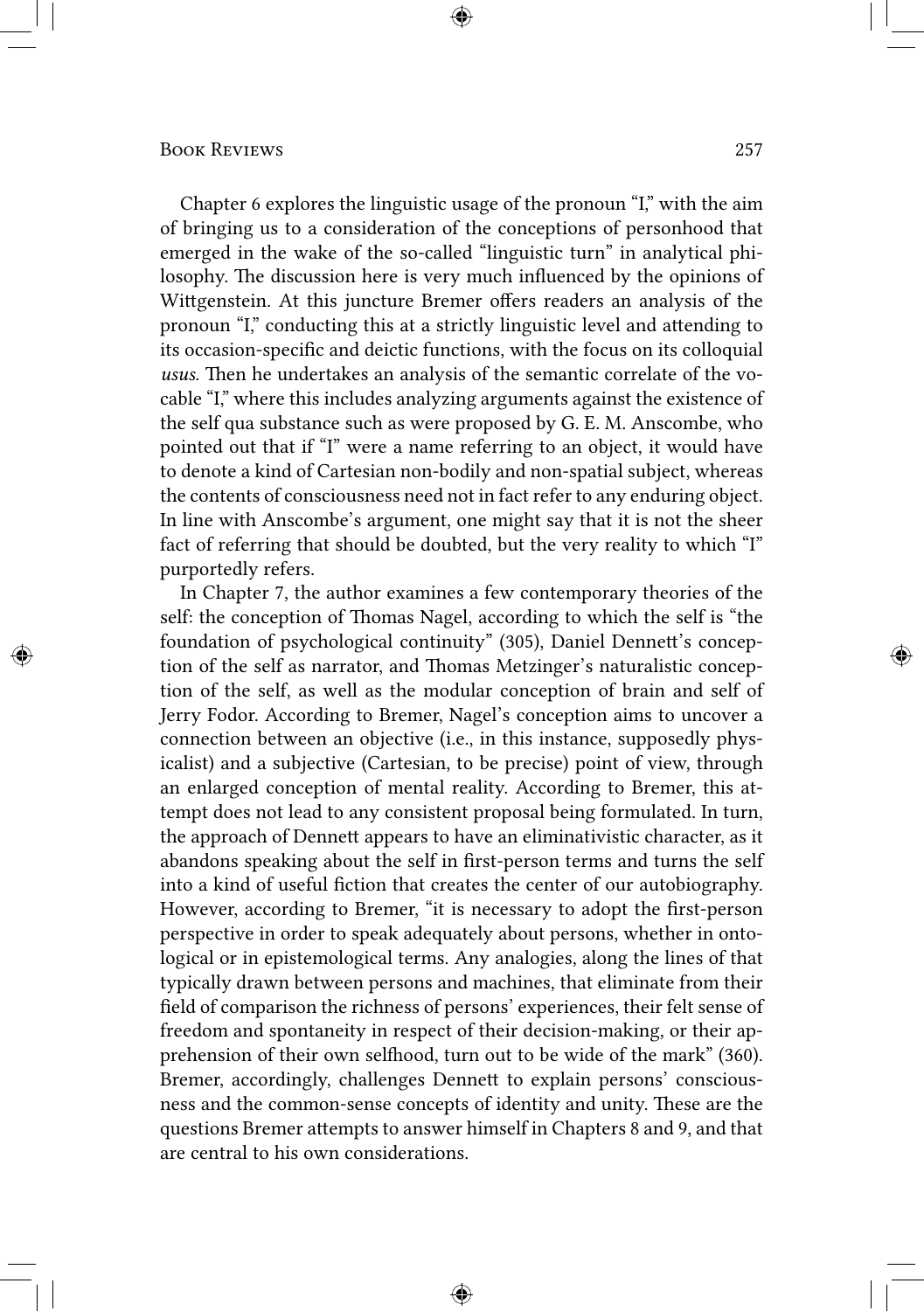The question of the self is posed by Bremer in the context of so-called "split brain" investigations. Firstly, Bremer describes the syndrome from a neurological point of view. Then he presents the philosophical interpretations: in particular, the approaches of Nagel and Dennett. Neither author offers a convincing answer to the question of how many minds a person with a split brain possesses. As Bremer points out, Nagel suggests that the common-sense image of the mind as countable not be applied to people with split brains. It is impossible to establish a determinate number of centers of consciousness in such people. They have "too much unity for us to say that they have 'two minds,' and too much diversity for us to say that they have 'one mind' " (393). In his conclusion to the chapter, Bremer notes that the experiments discussed there fail to provide any unequivocal answer, either to the question of the number of selves (identified with minds) or to that of where the consciousness in question is located. Neither can an unequivocal answer be found to the question of how it happens that the behavior of people with split brains does not especially differ from the behavior of other persons. As Bremer claims, "the correlate of our perception of being a unity is dispersed over the neuronal networks in the two hemispheres" (414). Investigations into split brains show that the separated hemispheres are nevertheless somehow connected via the body, which functions as some kind of intermediary.

The last chapter (not counting the final remarks) is devoted to explanations of the phenomenon of so-called phantom pains—i.e. pains felt in amputated limbs—as well as to that of phantom limbs as such. Reflection on such "phantom phenomena" plays an important role in Bremer's approach when it comes to answering the question of how a healthy subject (construing "subject" here in line with its common-sense definition) "locates" its body. In the author's opinion, if the self is viewed through phantom phenomena, there is no need to treat it as a fiction (as Peter Brugger or Vilayanur Ramachandran, for example, would). It is necessary, however, to accept that such phantom phenomena have the nature of self-stimulations, which "allows one of the fundamental assumptions of psychology, according to which perceptions without stimuli are abnormal, to be denied. . . . Something more occurs in the brain than a mere search for and analysis of inputs. The brain can engender some experiences of a perceptual kind by itself. . . . Neuronal networks built into the brain are responsible for perceptions. Hence the brain's body-map is innate and independent of external experiences" (455). Consequently, according to Bremer, if we accept that the brain in part gives rise to bodily experiences, then phantom phenomena lose their mystery.